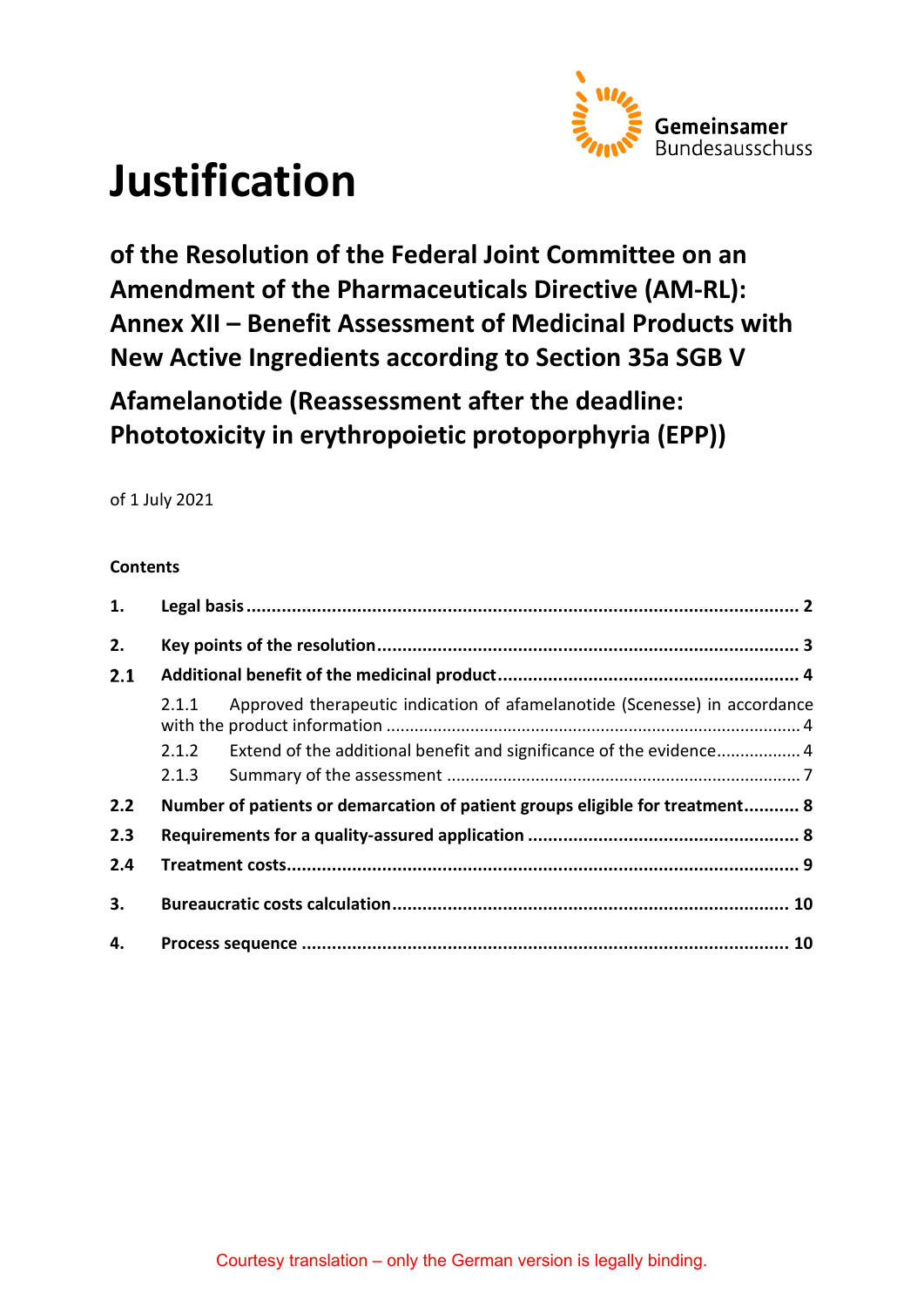#### <span id="page-1-0"></span>**1. Legal basis**

According to Section 35a paragraph 1 German Social Code, Book Five (SGB V), the Federal Joint Committee (G-BA) assesses the benefit of reimbursable medicinal products with new active ingredients.

For medicinal products for the treatment of a rare disease (orphan drugs) that are approved according to Regulation (EC) No. 141/2000 of the European Parliament and the Council of 16 December 1999, the additional medical benefit is considered to be proven through the grant of the marketing authorisation according to Section 35a paragraph 1, sentence 11, 1st half of the sentence SGB V. Evidence of the medical benefit and the additional medical benefit in relation to the appropriate comparator therapy do not have to be submitted (Section 35a, paragraph 1, sentence 11, 2nd half of the sentence SGB V). Section 35a, paragraph 1, sentence 11, 1st half of the sentence SGB V thus guarantees an additional benefit for an approved orphan drug, although an evaluation of the orphan drug in accordance with the principles laid down in Section 35a paragraph 1, sentence 3, No. 2 and 3 SGB V in conjunction with Chapter 5 Sections 5 et seq. of the Rules of Procedure (VerfO) of the G-BA has not been carried out In accordance with Section 5, paragraph 8 Ordinance on the Benefit Assessment of Pharmaceuticals (AM-NutzenV), only the extent of the additional benefit is to be quantified indicating the significance of the evidence.

However, the restrictions on the benefit assessment of orphan drugs resulting from the statutory obligation to the marketing authorisation do not apply if the turnover of the medicinal product with the SHI at pharmacy sales prices and outside the scope of SHIaccredited medical care, including VAT exceeds €50 million in the last 12 calendar months. According to Section 35a paragraph 1, sentence 12 SGB V, the pharmaceutical company must then, within three months of being requested to do so by the G-BA, submit evidence according to Chapter 5, Section 5, subsection 1–6 VerfO, in particular regarding the additional medical benefit in relation to the appropriate comparator therapy as defined by the G-BA according to Chapter 5 Section 6 VerfO and prove the additional benefit in comparison with the appropriate comparator therapy.

In accordance with Section 35a paragraph 2 SGB V, the G-BA decides whether to carry out the benefit assessment itself or to commission the Institute for Quality and Efficiency in Health Care (IQWiG). Based on the legal requirement in Section 35a paragraph 1 sentence 11 SGB V that the additional benefit of an orphan drug is considered to be proven through the grant of the marketing authorisation the G-BA modified the procedure for the benefit assessment of orphan drugs at its session on 15 March 2012 to the effect that, for orphan drugs, the G-BA initially no longer independently determines an appropriate comparator therapy as the basis for the solely legally permissible assessment of the extent of an additional benefit to be assumed by law. Rather, the extent of the additional benefit is assessed exclusively on the basis of the approval studies by the G-BA indicating the significance of the evidence.

Accordingly, at its session on 15 March 2012, the G-BA amended the mandate issued to the IQWiG by the resolution of 1 August 2011 for the benefit assessment of medicinal products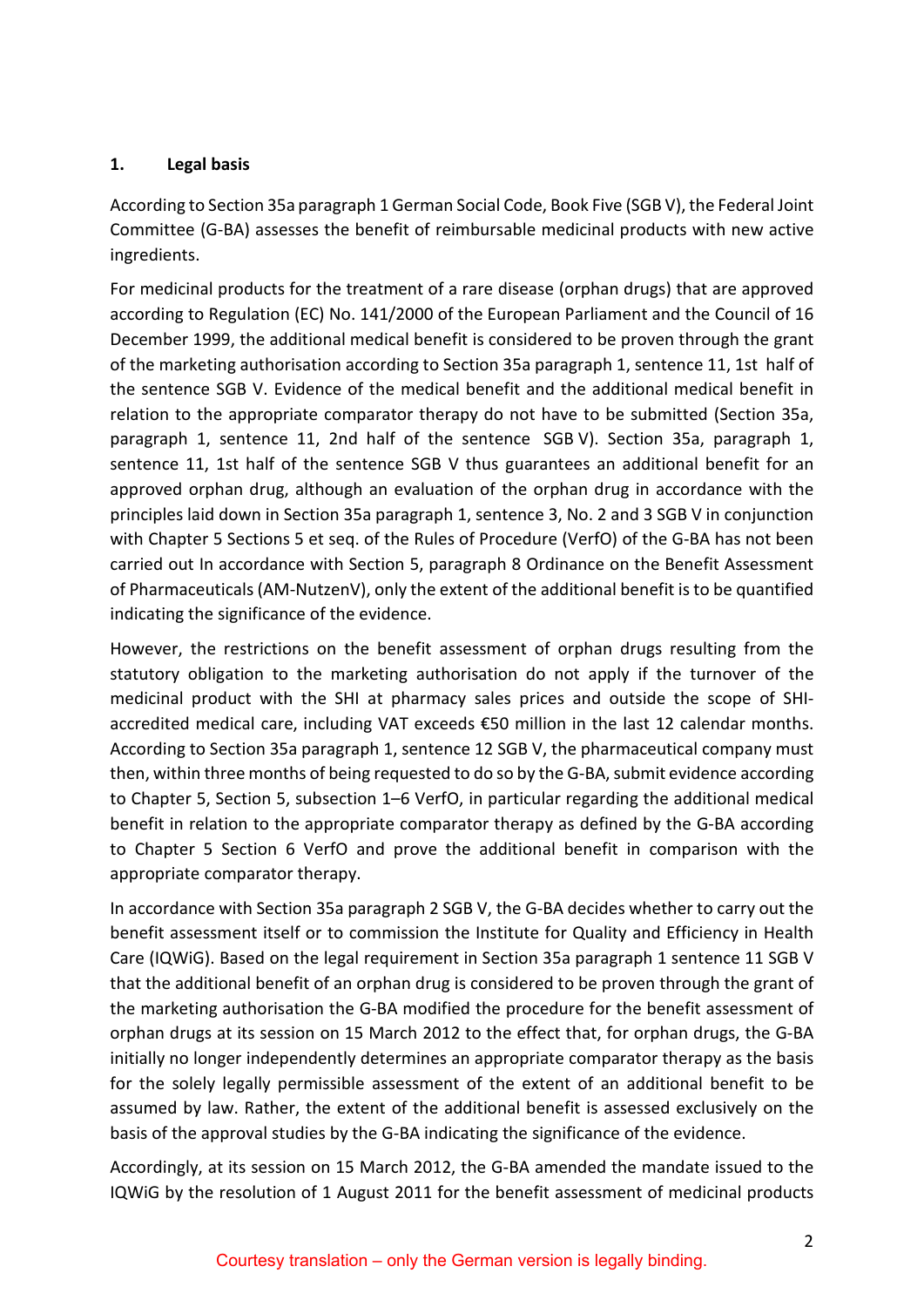with new active ingredients in accordance with Section 35a paragraph 2 SGB V to that effect that, in the case of orphan drugs, the IQWiG is only commissioned to carry out a benefit assessment in the case of a previously defined comparator therapy when the sales volume of the medicinal product concerned has exceeded the legal limit of €50 million and is therefore subject to an unrestricted benefit assessment (cf. Section 35a paragraph 1, sentence 12 SGB V). According to Section 35a paragraph 2 SGB V, the assessment by the G-BA must be completed within three months of the relevant date for submission of the evidence and published on the internet.

According to Section 35a, paragraph 3 SGB V, the G-BA decides on the benefit assessment within three months of its publication. The resolution is to be published online and is part of the Pharmaceuticals Directive.

# <span id="page-2-0"></span>**2. Key points of the resolution**

The pharmaceutical company submitted a dossier for the early benefit assessment for the active ingredient afamelanotide (Scenesse) to be assessed for the first time on 9 February 2016. For the resolution of 4 August 2016 made by the G-BA in this resolution, a limitation of the period of validity of 1 January 2021 was pronounced.

In accordance with Section 4, paragraph 3 paragraph 5 of the Ordinance on the Benefit Assessment of Pharmaceuticals (AM- NutzenV) in conjunction with Chapter 5 Section 8, paragraph 1, number 5 VerfO, the procedure for the benefit assessment of the medicinal product Scenesse recommences when the deadline has expired.

The pharmaceutical company submitted the final dossier to the G-BA in accordance with Section 4, paragraph 3, number 1 of the Ordinance on the Benefit Assessment of Pharmaceuticals (AM- NutzenV) in conjunction with Chapter 5, Section 8, paragraph 1, number 1 VerfO on 30 December 2020.

Afamelanotide indicated for prevention of phototoxicity in adult patients with erythropoietic protoporphyria (EPP)is approved as a medicinal product for the treatment of a rare disease under Regulation (EC) No 141/2000 of the European Parliament and the Council of 16 December 1999.

In accordance with section 35a, paragraph 1, sentence 11, 1st half of the sentence German Social Code, Book Five (SGB V), the additional benefit is considered to be proven through the grant of the marketing authorisation. The extent of the additional benefit and the significance of the evidence are assessed on the basis of the authorisation studies carried out by the G-BA.

The G-BA carried out the benefit assessment and commissioned the IQWiG to evaluate the information provided by the pharmaceutical company in Module 3 of the dossier on treatment costs and patient numbers. The benefit assessment was published on 1 April 2021 together with the IQWiG assessment on the G-BA website [\(www.g-ba.de\)](http://www.g-ba.de/), thus initiating the written statement procedure. In addition, an oral hearing was also held.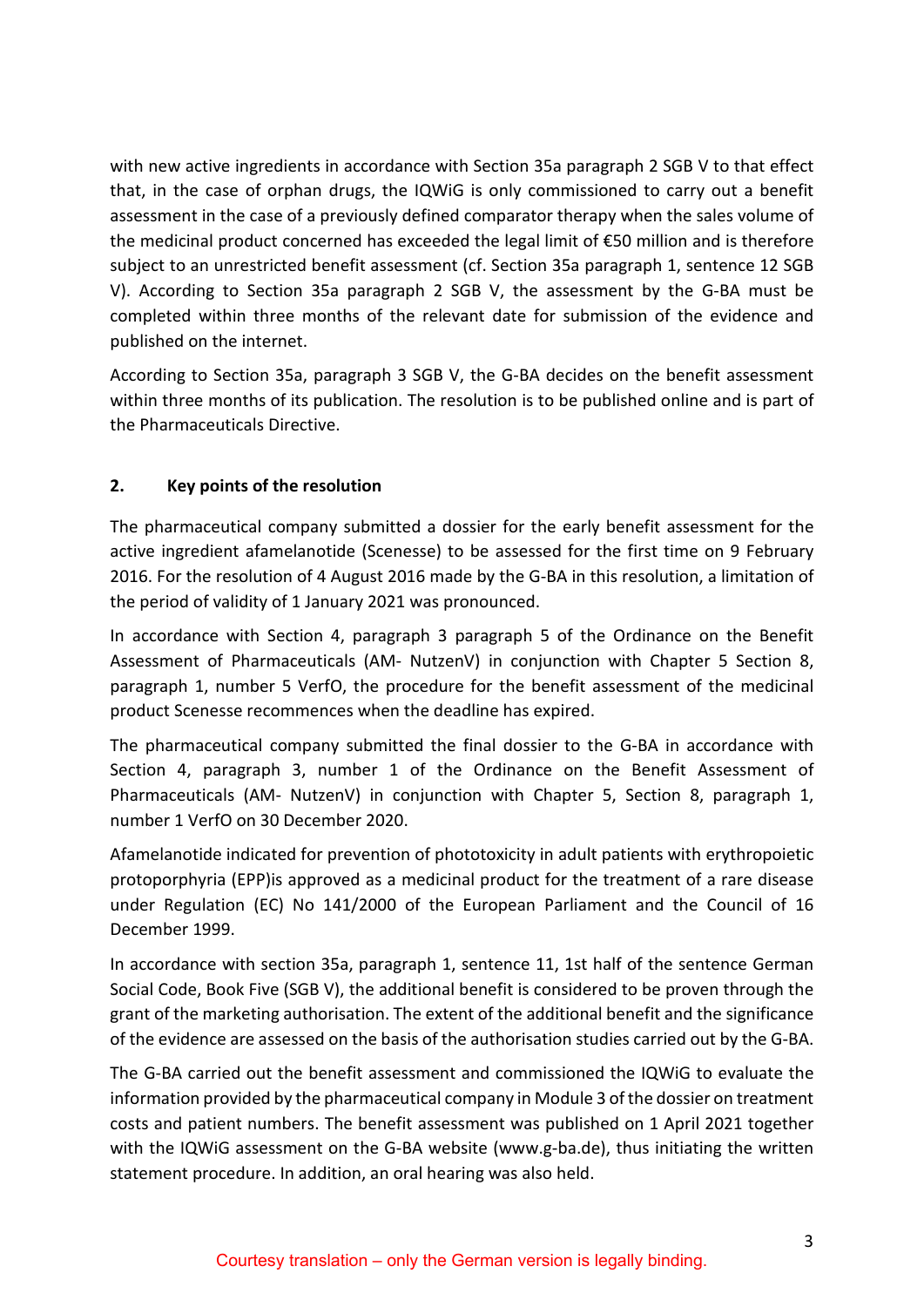The G-BA has adopted its resolution on the basis of the dossier of the pharmaceutical company, the dossier evaluation carried out by the G-BA, the assessment of treatment costs and patient numbers (IQWiG G21-01) prepared by the IQWiG, and the statements submitted in the written statement and oral hearing procedure.

In order to determine the extent of the additional benefit, the G-BA has evaluated the studies relevant for the marketing authorisation with regard to their therapeutic relevance (qualitative) in accordance with the criteria laid down in Chapter 5, Section 5, paragraph 7, sentence 1, numbers  $1 - 4$  VerfO. The methodology proposed by the IQWiG in accordance with the General Methods [1](#page-3-3) was not used in the benefit assessment of afamelanotide.

#### <span id="page-3-0"></span> $2.1$ **Additional benefit of the medicinal product**

# <span id="page-3-1"></span>**2.1.1 Approved therapeutic indication of afamelanotide (Scenesse) in accordance with the product information**

Scenesse is indicated for prevention of phototoxicity in adult patients with erythropoietic protoporphyria (EPP).

# **Therapeutic indication of the resolution (resolution of 1 July 2021):**

see approved therapeutic indication

# <span id="page-3-2"></span>**2.1.2 Extend of the additional benefit and significance of the evidence**

# Adult patients with erythropoietic protoporphyria for the prevention of phototoxicity

In conclusion, there is a hint for a non-quantifiable additional benefit, since the scientific data does not allow a quantification.

# Justification:

The assessment of the G-BA is based on the data of the phase III study CUV039 and the postauthorisation safety study (PASS) submitted by the pharmaceutical company. Further studies (CUV029, CUV030) have already been rejected by the EMA in the approval procedure due to relevant deviations from the methodological requirements. Therefore, they cannot be used as a basis for the benefit assessment. No test subjects were recruited for the retrospective study to collect long-term safety data and efficacy CUV-RCR-001.

The multicentre, double-blind, randomised controlled trial CUV039 included 93 patients with erythropoietic protoporphyria. Participants were randomised in a 1:1 ratio to two treatment arms (afamelanotide and placebo) and treated to a maximum of 201 days. The efficacy endpoints Sunlight exposure and/or Pain experience were collected via standardised patient diaries. In addition, quality-of-life questionnaires were used, and side effects were recorded. A high risk of bias must be assumed for the study because there is no guarantee that blinding could be completely maintained for the study participants and medical personnel until the

<span id="page-3-3"></span> <sup>1</sup> General Methods, version 6.0 of 5.11.2020. Institute for Quality and Efficiency in Health Care (IQWiG), Cologne.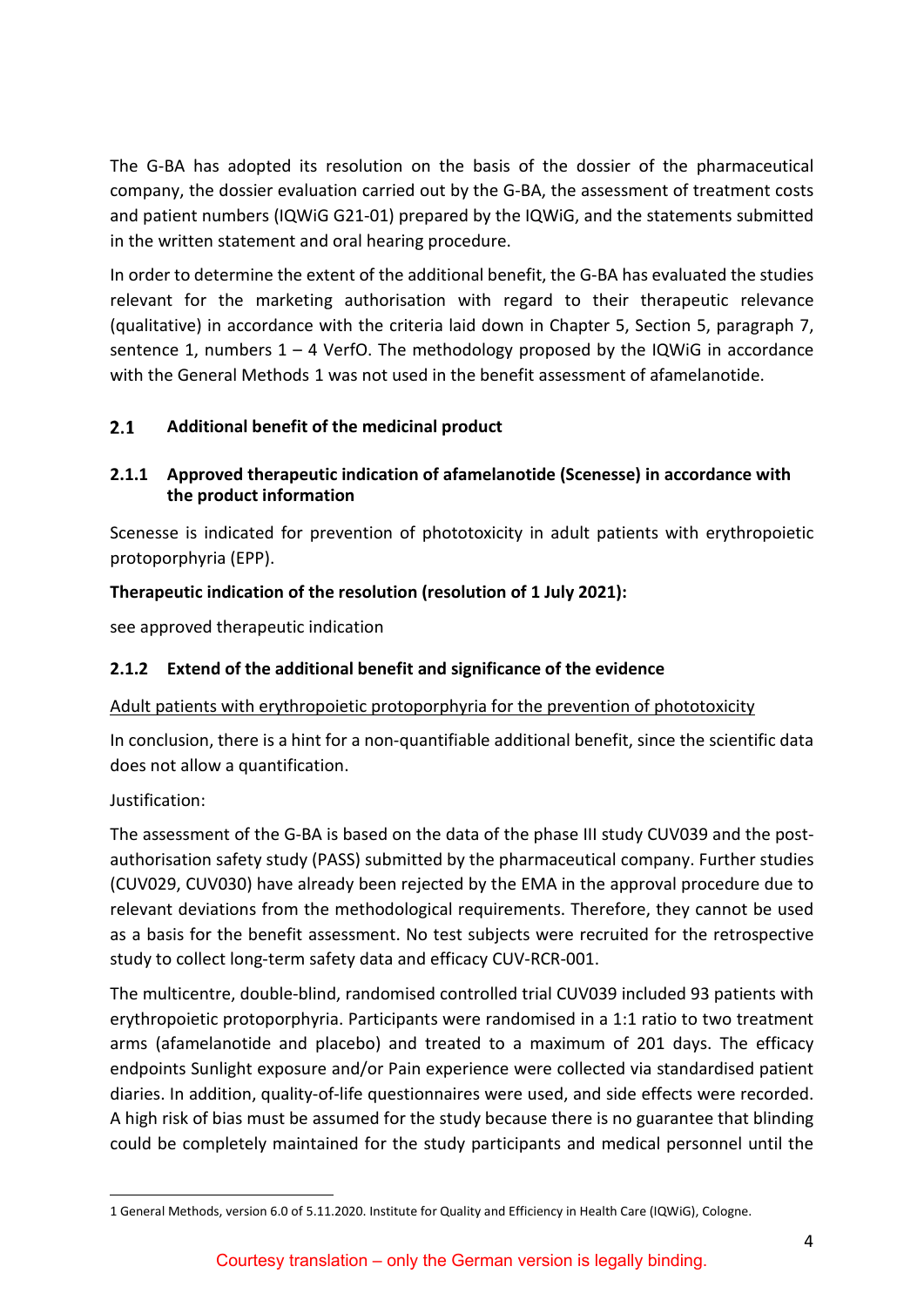individual end of the study: Discoloration of the skin at the implant site occurred in 19% (n=9) of participants in the verum arm, which was not observed in any participant in the placebo arm. The tanning effect that occurred as a result of the treatment (increase in melanin density by 6 to 30%) could also lead to unblinding in the study. Therefore, it cannot be ruled out that both patients and study physicians received knowledge of the group allocation, which could lead to an influence on the behaviour of the study participants towards sunlight as well as in their self-assessment in the diary entries. In particular, the assessment of subjective data such as quality of life and other patient-reported data may be significantly biased as a result.

The PASS study is a non-interventional study in people on afamelanotide treatment that has been ongoing since 2016. As a control group, individuals should also be included for whom afamelanotide may be considered but who choose not to use it. However, all but one patient consented to the use of afamelanotide, so only single-arm data are available. Afamelanotide was administered every two months before expected and increased sunlight exposure (spring to fall). The maximum number of implants per year was four. At the time of the database closure for the 4th interim report from the 30.6.2019, 297 subjects were included. Primary endpoints are long-term safety and compliance with risk minimisation. In addition, quality of life, daily activity and phototoxicity were recorded as further patient-relevant endpoints.

#### Mortality

There were no deaths in the studies.

#### Morbidity

The CUV039 study evaluated the ITT population of 46 participants in the afamelanotide arm and 43 participants in the placebo arm, consisting of all randomised subjects who received at least one dose of study medication and for whom at least one proof of concept was available post-baseline. The primary endpoint of the study was the amount of time patients were able to spend in sunlight (between 10:00 am and 6:00 pm) on days when they did not experience EPP-related pain. The duration of sunlight exposure was operationalised by self-recording in a patient diary using multiple data collection points (15-minute intervals); pain was rated daily by participants on a Likert scale (0 to 10 points). There is a statistically significant advantage of afamelanotide. Patients in this arm spent 24 hours longer (estimated median difference) in the sun than patients in the placebo arm during the total study duration of about 180 days. In contrast, the test for patient-individual differences in minutes per study day between the two treatment arms was not statistically significant. More detailed evaluations of this endpoint, e.g. by referring only to days with sunlight exposure, were not performed.

The time that could be spent in sunlight (between 10:00 and 18:00) on days when no EPPrelated pain was felt is considered relevant to the patient, as pain represents the patient's perceived symptoms during or after sunlight exposure. The pain can already occur after a short stay in the sun (sometimes also in artificial light). However, the validity of the patient diary can only be assumed with limitations, as neither pre-test results nor psychometric properties are known. In addition, patients' highly individual handling of this disease and its varying manifestations make it difficult the investigations in clinical studies. It cannot be ruled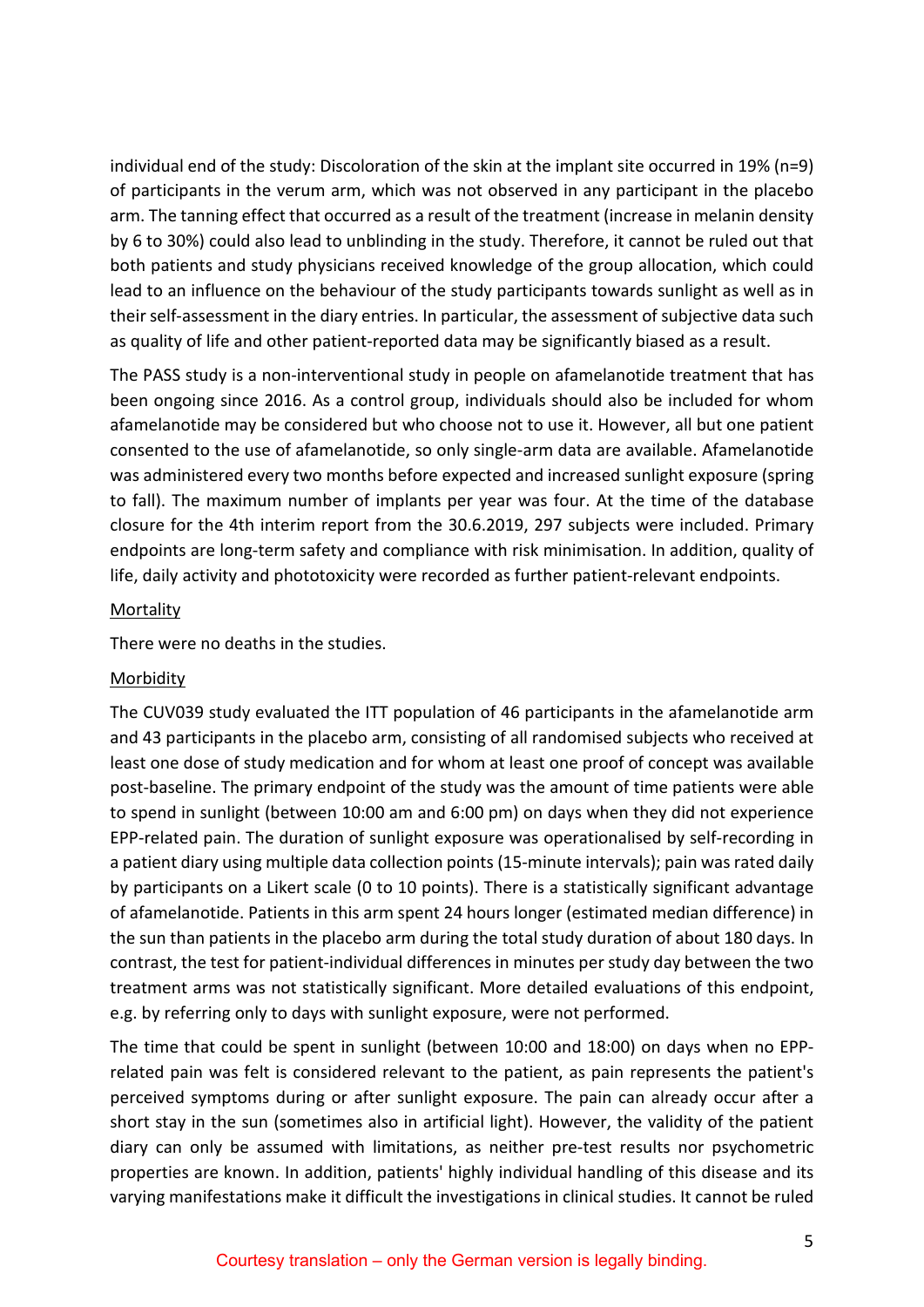out that - especially in the case of endpoints collected subjectively by diaries - partial unblinding biases the results in favour of afamelanotide. Other endpoints also considering the components pain and sunlight exposure (phototoxic episodes and pain in phototoxic episodes) did not statistical significance. In addition, photoprovocation measurements were performed under laboratory conditions. These endpoints are not used for the benefit assessment because the patient relevance, e.g. with regard to the effects of artificial light sources, was not presented. The validity of the provocation test as a patient-relevant surrogate parameter has not been established. Due to the uncertainties described above, the additional benefit of afamelanotide is non-quantifiable on the basis of the morbidity results.

In the PASS study, phototoxicity was also assessed via patient diaries and a recall-based recording of the last two months at each study visit. The severity of phototoxic reaction was assessed by Likert scale from 0-10 and was to be recorded in the case of patient diaries one week before baseline and then at week 1 and 5 after afamelanotide application. The results have to be considered as potentially highly biased, as far as the subjects had to indicate the number of phototoxic reactions in the last 2 months only on the basis of their memory. It is unclear what data went into the evaluations. Data on patient diaries are not available (at least for baseline due to lack of compliance). Due to these uncertainties in operationalisation, the endpoint cannot be used for the assessment of the extent of additional benefit.

Daily activity is generally relevant to patients and was assessed in the PASS study using the "Daily Activity Inventory", for which, however, insufficient information is available for validation.

### Quality of life

The pharmaceutical company presents the results of two health-related quality of life survey instruments in the CUV039 study. Of these, only the data of the Dermatology Quality of Life Index (DLQI) can be used for the benefit assessment. The questionnaire is validated and established for the assessment of the impact of skin disease on quality of life, but transferability of the results to individuals with erythropoietic protoporphyria (EPP) is questionable. Ten items are recorded, each with four values (0 to 3) and the option "not relevant"; a total score is calculated (values from 0 to 30). The lower the score, the better the health-related quality of life. Changes in the total DLQI score were not different between the two study arms after statistical adjustment. The second instrument used to assess quality of life in both studies was the disease-specific EPP-Quality of Life (EPP-QoL) questionnaire. No information is available on the validation and psychometric quality of this questionnaire. In addition, two different versions of the questionnaire were used. The results of the questionnaire can therefore not be used to assess the additional benefit.

#### Side effects

Differences between study arms in terms of moderate or severe AE and serious AE in the CUV039 study were not statistically tested. Overall, few serious AEs and no AEs leading to discontinuation of study medication occurred in both treatment arms. The most frequent AEs at PT level under afamelanotide were headache (40%), nausea (19%) and discolouration of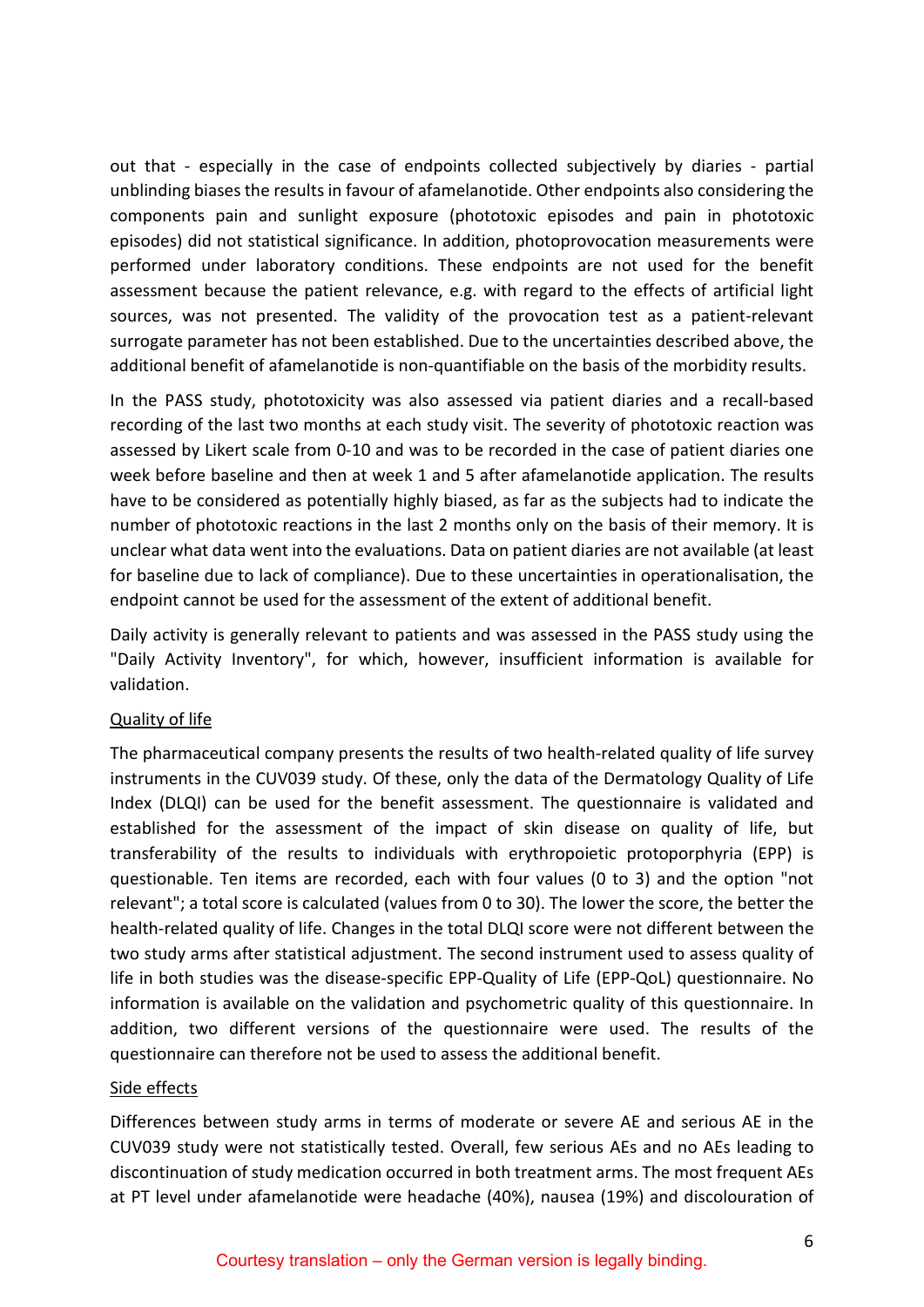the skin at the implantation site (19%), but no statistical analysis is available for these either. An assessment with regard to the quantification of the additional benefit is not possible on this basis. The data from the PASS study yield side effect frequencies in the same range and no indication of particular risks not observed in the CUV039 study. Since only single-arm data are available, no comparative evaluation is possible here either.

### Overall view

In summary, the mortality, morbidity, quality of life, and side effects data do not provide a quantification of the additional benefit of afamelanotide. Overall, the uncertain evidence base resulting from the high risk of bias in study CUV039 makes interpretation of the data difficult. Only one operationalisation of the endpoint of sunlight exposure (duration of direct sunlight exposure between 10:00 and 18:00 on days without pain, patient-individual total time in the study) had a statistically significant result in favour of afamelanotide. There was no statistically significant confirmation of this effect in other operationalisations or in other patient-relevant endpoints. Because of this, and because statistical evaluation of the data on side effects are not available, the results are not sufficient for a quantification of the additional benefit. There is an additional benefit, but it is not quantifiable because the scientific data basis does not allow a quantifiable statement on the extent of the additional benefit.

#### Significance of the evidence

Due to the high risk of bias in the CUV039 study and the non-comparative data in the PASS study, the strength of the evidence is rated as hint.

### <span id="page-6-0"></span>**2.1.3 Summary of the assessment**

The active ingredient afamelanotide (Scenesse) was subject to a new benefit assessment after the expiry of the limitation of the resolution of 4 August 2016.

Afamelanotide is approved as an orphan drug under exceptional circumstances for the prevention of phototoxicity in adult patients with erythropoietic protoporphyria (EPP).

The pharmaceutical company presents the results of the CUV039 study, in which afamelanotide was compared to placebo, as well as results of a non-interventional postauthorisation safety study (PASS).

There were no deaths in the studies. In the morbidity endpoint "time spent in sunlight (between 10:00 and 18:00) on days without EPP-related pain" (CUV039 study), there is a statistically significant result in favour of afamelanotide. Patients in this arm spent 24 hours longer in the sun than those in the placebo arm during the study period of about 180 days in total. Further evaluations, which also considered the components pain and sunlight exposure, did not reach statistical significance. A high risk of bias can be assumed for the results due to possible unblinding (skin discolouration at the implantation site, increase in melanin density), and there are also uncertainties in the validity of the patient diary.

Data on quality of life, collected using the DLQI, showed no differences relevant to the benefit assessment.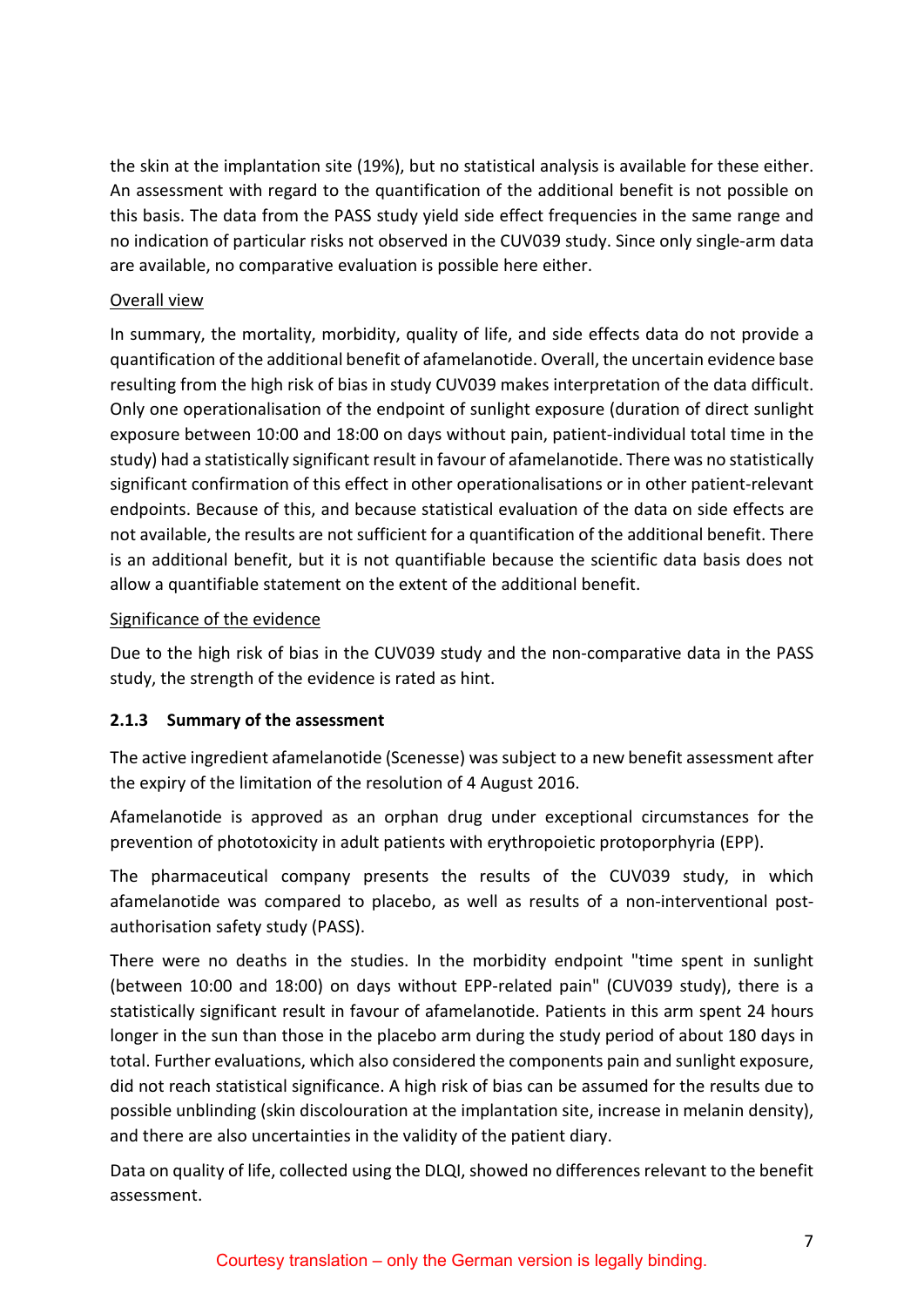An assessment with regard to the quantification of additional benefit is not possible on the basis of the data on side effects, as the data of the CUV039 study were not statistically evaluated, and only single-arm data are available in PASS.

Overall, there is a non-quantifiable additional benefit, since the scientific data does not allow a quantification. The significance of the evidence is rated as hint due to the limitations of the CUV039 study and the non-comparative data of the PASS study mentioned above.

# <span id="page-7-0"></span>**2.2 Number of patients or demarcation of patient groups eligible for treatment**

The indication regarding patient numbers (approximately 540 to 1 090 patients) follows that of the resolution of 4 August 2016. Due to uncertain literature data, the lack of restriction to adult patients and to patients who are insured in the SHI system, an overall overestimation of the number of patients can be assumed.

# <span id="page-7-1"></span>**2.3 Requirements for a quality-assured application**

The requirements in the product information are to be taken into account. The European Medicines Agency (EMA) provides the contents of the product information (summary of product characteristics, SmPC) for Scenesse (active ingredient: afamelanotide) at the following publicly accessible link (last access: 8 June 2021):

[https://www.ema.europa.eu/en/documents/product-information/scenesse-epar-product](https://www.ema.europa.eu/en/documents/product-information/scenesse-epar-product-information_de.pdf)[information\\_de.pdf](https://www.ema.europa.eu/en/documents/product-information/scenesse-epar-product-information_de.pdf)

Afamelanotide should only be prescribed by specialised doctors in recognised porphyria centres and only by a doctor who has been trained and accredited by the marketing authorisation holder in the application of the implant.

As a risk minimisation measure, all medical professionals likely to use the product will be trained by the marketing authorisation holder. The following prescribed information material shall be made available: Summary of the characteristics of the medicinal product, face-to-face training material, information video and a register information sheet.

This medicinal product was approved under "exceptional circumstances". This means that due to the rarity of the disease, it was not possible to obtain complete information on this medicinal product. The European Medicines Agency will assess any new information that becomes available on an annual basis, and, if necessary, the summary of product characteristics will be updated.

Depending on the duration of protection required, three implants per year are recommended. A maximum of four implants per year is recommended. The total duration of treatment is at the discretion of the specialist doctor.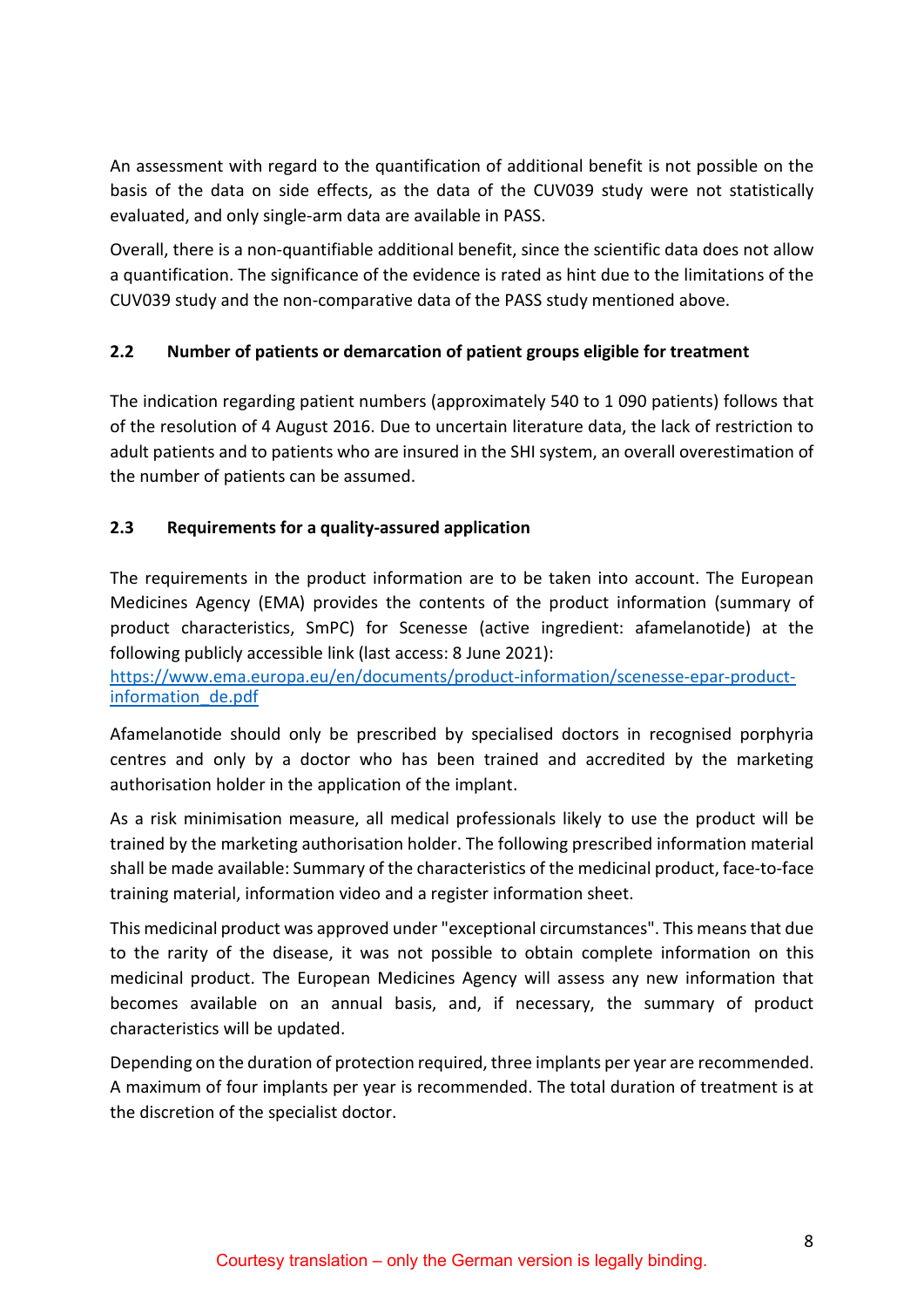#### <span id="page-8-0"></span>**2.4 Treatment costs**

The treatment costs are based on the contents of the product information and the information listed in the LAUER-TAXE® (last revised: 15 June 2021).

If no maximum treatment duration is specified in the product information, the treatment duration is assumed to be one year (365 days), even if the actual treatment duration is patientindividual and/or is shorter on average. The time unit "days" is used to calculate the "number of treatments/patient/year", time intervals between individual treatments and for the maximum treatment duration, if specified in the product information.

#### Treatment duration:

| Designation of the<br>therapy    | Treatment<br>mode                                                                                                         | Number of<br>treatments/patient/year | Treatment<br>duration/treatment<br>(days) | Days of<br>treatment/patient/<br>year |
|----------------------------------|---------------------------------------------------------------------------------------------------------------------------|--------------------------------------|-------------------------------------------|---------------------------------------|
| Medicinal product to be assessed |                                                                                                                           |                                      |                                           |                                       |
| Afamelanotide                    | every 2<br>months<br>(before the<br>expected sun<br>exposure as<br>well as in<br>case of<br>increased<br>sun<br>exposure) | $3 - 4$                              | 1                                         | $3 - 4$                               |

#### Consumption:

| Designation of the<br>therapy    | Dosage/<br>application | Dosage/pa<br>tient/days<br>of<br>treatment | Usage by<br>potency/day of<br>treatment | Treatment<br>days/<br>patient/<br>year | Average annual<br>consumption<br>by potency |  |
|----------------------------------|------------------------|--------------------------------------------|-----------------------------------------|----------------------------------------|---------------------------------------------|--|
| Medicinal product to be assessed |                        |                                            |                                         |                                        |                                             |  |
| Afamelanotide                    | 16 <sub>mg</sub>       | 16 <sub>mg</sub>                           | $1 \times 16$ mg                        | $3 - 4$                                | $3 - 4 \times 16$<br>mg                     |  |

### Costs:

In order to improve comparability, the costs of the medicinal products were approximated both on the basis of the pharmacy sales price level and also deducting the statutory rebates in accordance with Sections 130 and 130a SGB V. To calculate the annual treatment costs, the required number of packs of a particular potency was first determined on the basis of consumption. Having determined the number of packs of a particular potency, the costs of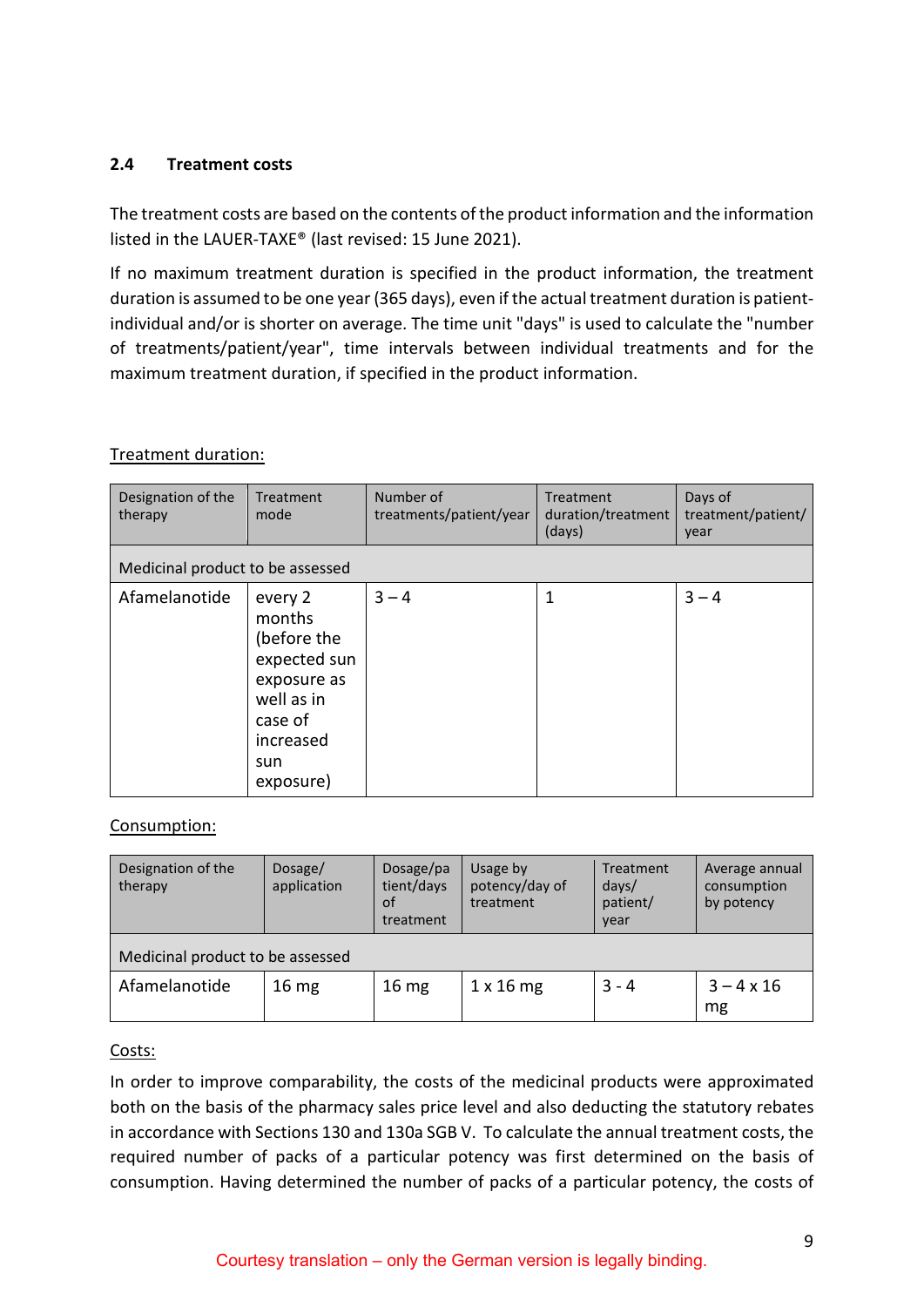the medicinal products were then calculated on the basis of the costs per pack after deduction of the statutory rebates.

# **Cost of medicinal product:**

| Designation of the therapy       | Packaging size | Costs<br>(pharmacy<br>sales price) | Rebate<br>Section<br>130<br>SGB <sub>V</sub> | Rebate<br>Section<br>130a<br>SGB <sub>V</sub> | Costs after<br>deduction of<br>statutory<br>rebates |
|----------------------------------|----------------|------------------------------------|----------------------------------------------|-----------------------------------------------|-----------------------------------------------------|
| Medicinal product to be assessed |                |                                    |                                              |                                               |                                                     |
| Afamelanotide 16 mg              | 1 implant      | € 17,293.72                        | € 1.77                                       | € 0.00                                        | € 17,291.95                                         |

Last revised LAUER-TAXE®: 15 June 2021

#### Costs for additionally required SHI services:

Only costs directly related to the use of the medicinal product are taken into account. If there are regular differences in the necessary use of medical treatment or in the prescription of other services in the use of the medicinal product to be evaluated and the appropriate comparator therapy in accordance with the product information, the costs incurred for this must be taken into account as costs for additionally required SHI services.

Medical treatment costs, medical fee services, and costs incurred for routine examinations (e.g. regular laboratory services such as blood count tests) that do not exceed standard expenditure in the course of the treatment are not shown.

Because there are no regular differences in the necessary use of medical treatment or in the prescription of other services in the use of the medicinal product to be evaluated and the appropriate comparator therapy in accordance with the product information, no costs for additionally required SHI services had to be taken into account.

### <span id="page-9-0"></span>**3. Bureaucratic costs calculation**

The proposed resolution does not create any new or amended information obligations for care providers within the meaning of Annex II to Chapter 1 VerfO and, accordingly, no bureaucratic costs.

#### <span id="page-9-1"></span>**4. Process sequence**

On 30 December 2020 the pharmaceutical company submitted a dossier for the benefit assessment of afamelanotide to the G-BA in due time in accordance with Chapter 5, Section 8, paragraph 1, number 5 VerfO.

The benefit assessment of the G-BA was published on 1 April 2021 together with the IQWiG assessment of treatment costs and patient numbers on the G-BA website [\(www.g-ba.de\)](http://www.g-ba.de/), thus